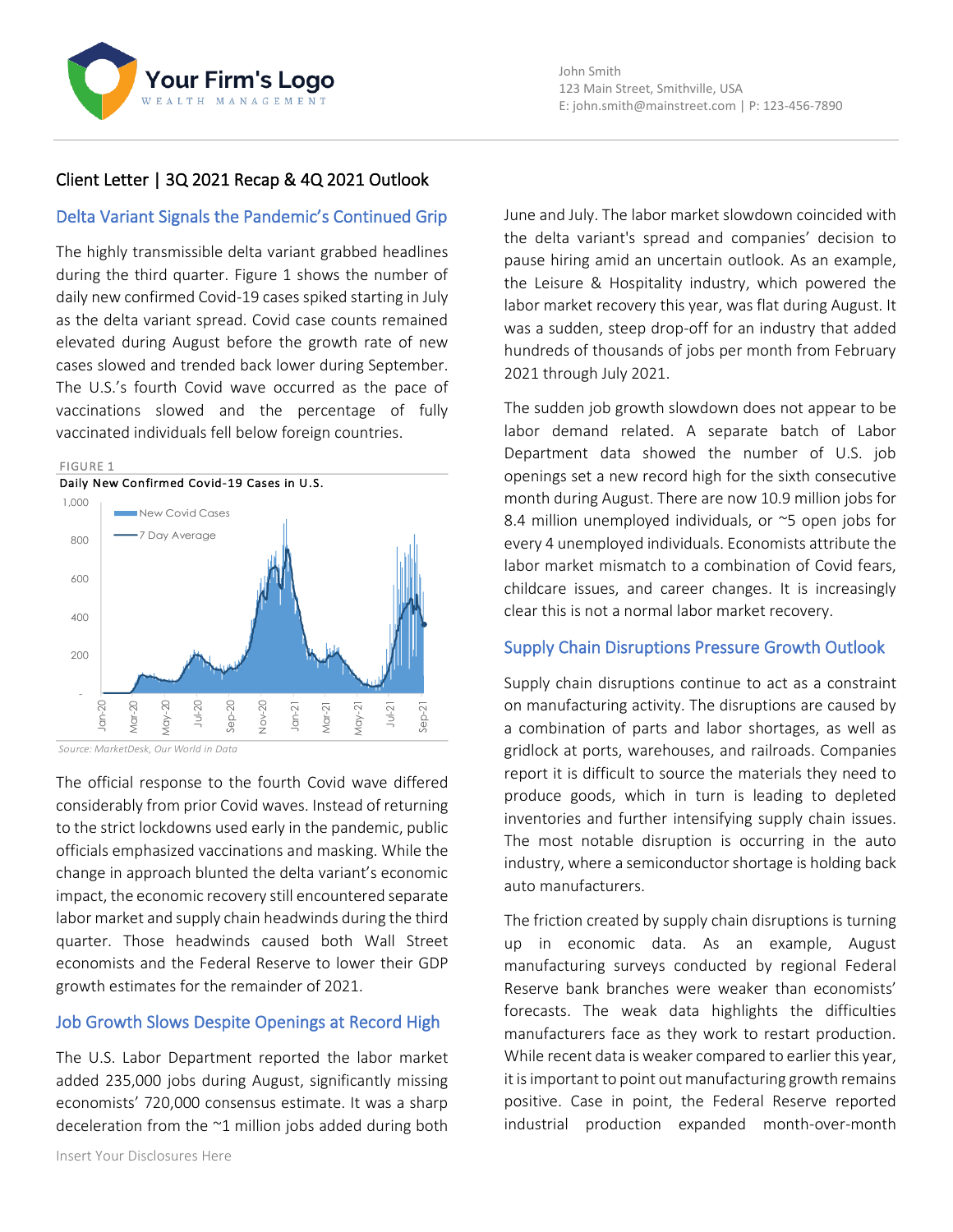during August despite Hurricane Ida closing refineries and petrochemical plants along the Gulf Coast and auto production declining slightly. The economy's resiliency is impressive as it faces the delta variant and other economic disruptions.

## Inflation Pressures Remain Elevated but Ease Slightly

Inflation pressures remained elevated during the third quarter as the economy battled the labor shortage and supply chain disruptions. The Personal Consumption Expenditures (PCE) Price Index, which measures the prices individuals pay for goods and services, rose +4.3% year-over-year during August 2021. While August's PCE inflation year-over-year reading was the highest since January 1991, more recent month-over-month data indicates the growth rate of inflation is easing as the economy gradually reopens and inflationary pressures fade. The PCE price index rose +0.4% month-over-month during August compared to +0.5-0.6% during each of March, April, May, and June 2021.



*Source: MarketDesk, U.S. Bureau of Economic Analysis*

Figure 2 charts the PCE Price Index's annualized quarterover-quarter growth. The chart shows the PCE inflation rate held above 2% for most of the 2000s but fell below 2% for most of the 2010s. With inflation spiking this year, the question moving forward is, "Where does the inflation rate settle during the 2020s"? The Federal Reserve believes inflation pressures are transitory (i.e., temporary), implying inflation will settle back to levels from the 2010s. However, some investors believe inflation pressures will persist for an extended period of time, which implies the inflation rate will return to the levels experienced in the 2000s. It is still too early to tell, but the answer will have profound investment implications in the years ahead.

## Equity Markets Trade Sideways During Third Quarter

Quarterly performance trends highlight how the delta variant, labor market shortage, supply chain disruptions, and inflationary pressures impacted third quarter equity performance. The S&P 500 Index of large cap stocks returned +0.6% during the third quarter, while the Russell 2000 Index of small cap stocks returned -4.3%. Reviewing equity factor performance, the Russell 1000 Growth Index returned +1.1% compared to the Russell 1000 Value Index's -0.8% return. The performance figures indicate investors preferred the relative safety of large cap stocks and growth stocks as fears of an economic slowdown surfaced and markets turned cautious.



*Source: MarketDesk. Note: Large (S&P 500), Small (S&P 600), Growth (S&P 500 Growth), Value (S&P 500 Value). Past performance does not guarantee future results.*

Figure 3 tracks the rolling performance gap between large cap and small cap stocks, as well as growth and value stocks, during 2021. The chart shows small cap and value stocks outperformed in early 2021 before their recent underperformance from May through August. However, small cap and value stocks returned to outperformance in late September as Covid case counts fell, inflation expectations rebounded, and markets gained more confidence in the recovery. After underperforming during both July and August, the Russell 2000 Index of small cap stocks closed the performance gap with the S&P 500 Index of large cap stocks in late September. Likewise, the Russell 1000 Value index closed its performance gap against the Russell 1000 Growth Index.

International equity markets experienced significant performance dispersion during the third quarter. The MSCI EAFE Index of developed market stocks generated a total return of -1.1%, while the MSCI Emerging Market Index returned -8.6%. Chinese equities were a big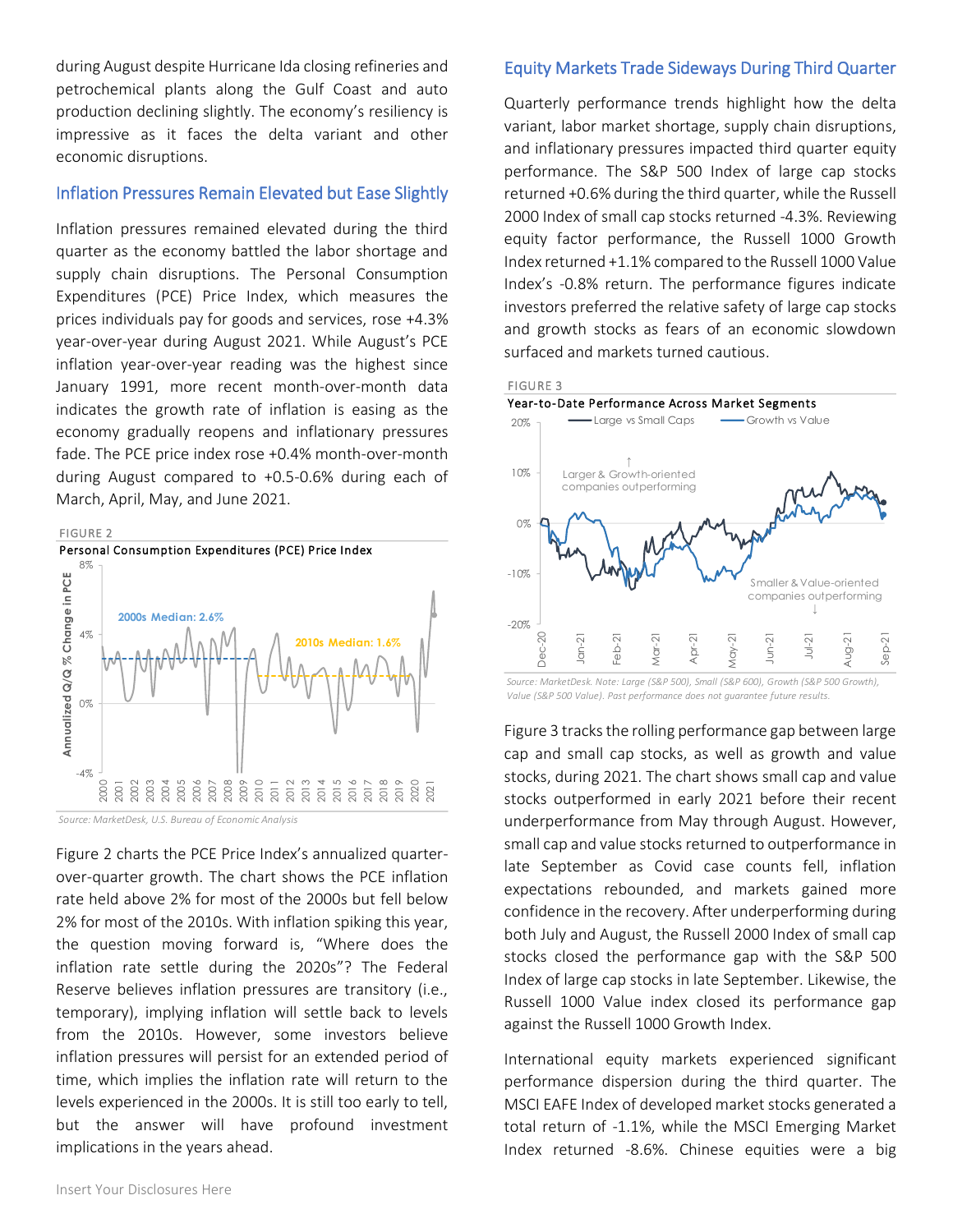contributing factor to emerging markets' -7.5% underperformance after Chinese officials advanced a regulatory agenda aimed at the technology, education, ride-hailing, and gaming industries. Lower vaccination rates also weighed on emerging countries as the delta variant spread. In contrast, most developed countries saw their vaccination rates increase during the quarter, which most likely limited the delta variant's impact.

## Credit Markets Track Evolving Investor Sentiment

Fears of an economic growth slowdown also impacted credit markets during the third quarter. While interest rates across the Treasury yield curve ended the third quarter mostly in line with where they started, their path during the quarter shows how the delta variant and headwinds mentioned above impacted yields. As growth fears took hold at the start of the quarter, investors purchased bonds and pushed the yield on the 10-year U.S. Treasury from 1.45% at the start of July to 1.22% on July 30<sup>th</sup>. The 10-year Treasury yield bottomed in early August, drifted sideways through mid-September, and then surged higher in late September as inflation expectations picked back up and Covid trends improved.

Interest rate moves during the quarter impacted credit market performance. Investment grade corporate bonds, which tend to be longer maturity and therefore more sensitive to interest rate moves, outperformed high yield corporate bonds during July as interest rates declined due to economic growth fears. As interest rates stabilized and reversed higher in late September, high yield bonds outperformed due to their shorter duration (i.e., lower sensitivity to interest rate moves). The third quarter ended with high yield bonds generating a +0.3% total return, slightly outperforming investment grade's -0.4% total return.

The Federal Reserve continues to play a key role in the credit market as it works through when to start tightening monetary policy. Markets expect the Fed to start reducing its monthly bond purchases sometime during the fourth quarter. At the same time, markets expect the Fed to keep interest rates low through most of 2022. Uncertainty regarding the Federal Reserve's upcoming policy decision could keep financial markets volatile in the months ahead. Markets tend to grow anxious when the Federal Reserve makes major monetary policy moves.

## Fourth Quarter 2021 Outlook – Can it Continue?

The third quarter ended in a similar fashion to the second quarter. Market volatility increased as investors struggle to keep pace with fluctuating Covid trends and economic headwinds. The catch is investor concerns flipped from the start to the end of the third quarter. While the second quarter ended with investors worrying about the economic outlook and delta variant, the third quarter ended with investors regaining confidence in the reopening and Covid trends improving. The equity and credit market commentary highlights how investors' shifting outlook impacted performance trends.





*Source: MarketDesk*

Figure 4 graphs the 25 years with the strongest year-todate S&P 500 price returns through September 30<sup>th</sup>. Going back to 1928, 2021 ranks as the 26<sup>th</sup> strongest S&P 500 YTD return. Along the way this year, the S&P 500 has compiled a growing list of new all-time closing highs. The performance data shows equity markets have covered a lot of ground since their pandemic trough.

What happens next? From a performance perspective, strong returns in one year do not necessarily indicate markets will sell off the next year. However, strong returns do suggest the market already prices in a robust recovery. In the months ahead, the equity market may become more reliant on earnings growth rather than increasing valuation multiples to power further gains. The encouraging news is corporate profit margins held up surprisingly well during the pandemic. The question is whether earnings can continue to grow. Markets will be paying close attention during the third quarter earnings season to understand how the labor shortage, supply chain disruptions, and inflationary pressures are impacting businesses.